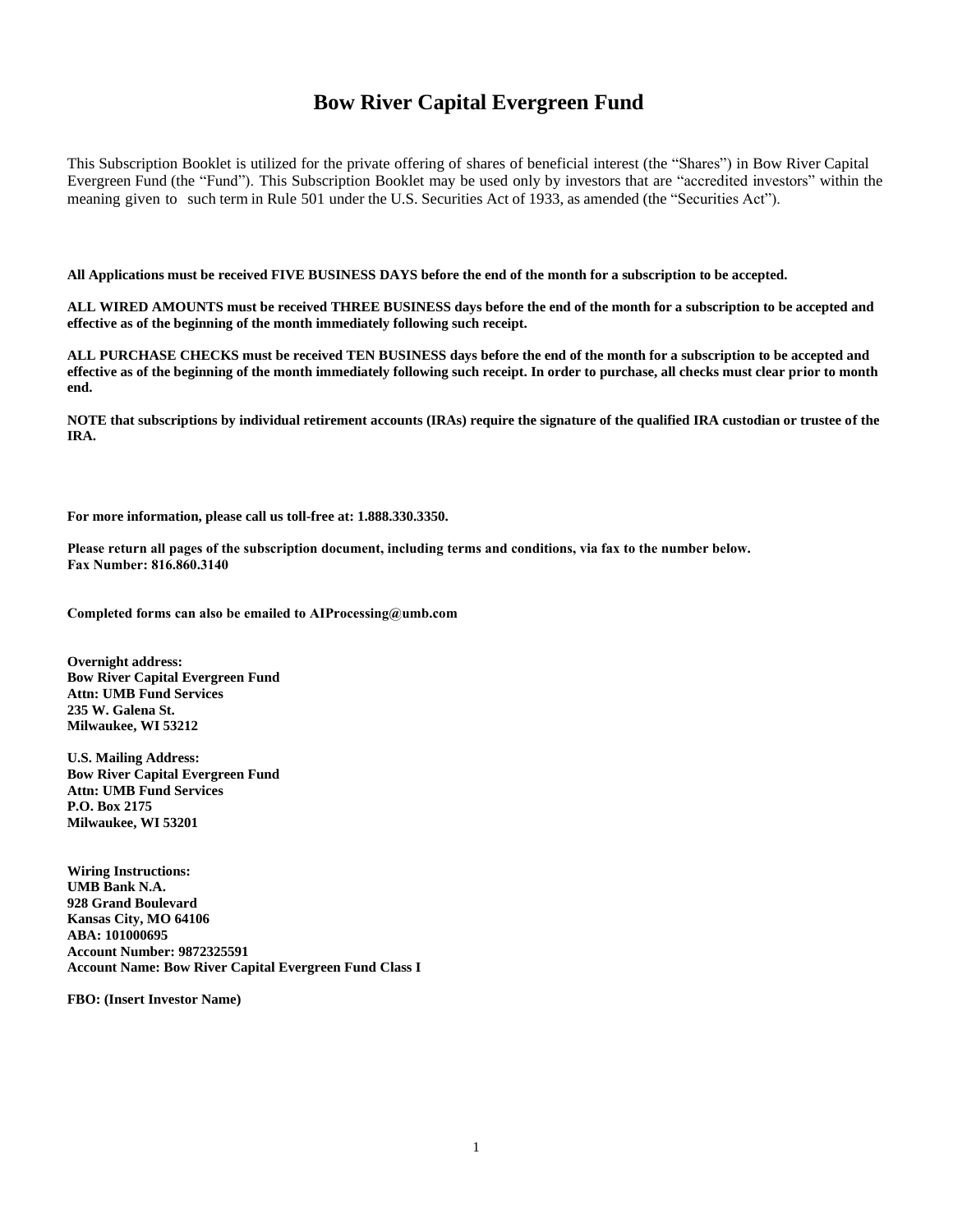#### **Acknowledgment**

**A** I agree to become a shareholder of the Fund and in connection therewith subscribe for and agree to purchase Shares of the Fund on the terms provided for in (i) this Subscription Agreement, (ii)the Fund's Prospectus and Statement of Additional Information (the "SAI"), (iii) the Amended and Restated Agreement and Declaration of Trust (the Agreement and Declaration of Trust, together with this Subscription Agreement, the Prospectus and SAI, ,the "Fund Documents") and (iv) the Privacy Notice of the Fund in which I am investing and agree to be bound by their terms and conditions. I certify that I have the authority and legal capacity to make this purchase and that I am of legal age in my state of residence.

**B** I authorize the Fund and its agents to act upon instructions (by phone, in writing or other means) believed to be genuine and in accordance with the procedures described in the Fund Documents for this account. I agree that neither the Fund nor the transfer agent will be liable for any loss, cost or expense for acting on such instructions.

**C** I am aware that an investment in the Fund involves substantial risks and have determined that a subscription is a suitable investment for me and that, at this time, I can bear a complete loss of my entire investment therein.

**D** I understand that under the terms of the Fund Documents, shareholders cannot withdraw from the Fund and Shares cannot be transferred, except as provided in the Fund Documents. I understand that liquidity is generally only available through a hybrid repurchase mechanism, where under normal circumstances, the Fund intends to provide a limited degree of liquidity to common shareholders by conducting semi-annual repurchase offers, as well as discretionary repurchase offers. The frequency and amount of such discretionary repurchase offers will be made at the discretion of the Fund's board of trustees. Consequently, I acknowledge that I am aware that I may have to bear the economic risk of investment in the Fund indefinitely and that Shares are speculative and illiquid securities involving substantial risk of loss.

**E** I understand that the Fund Documents are not an offer to sell Shares and are not soliciting an offer to buy Shares in any state or jurisdiction where such offer or sale is not permitted.

**F** I will acquire Shares of the Fund for my own account for investment purposes only, and not with a view to or for the re-sale, distribution or fractionalization thereof, in whole or in part. I agree not to offer, sell, transfer, pledge, hypothecate or otherwise dispose of, directly or indirectly, all or any number of the Shares or any interest therein, except in accordance with the terms and provisions of the Fund Documents and applicable law (including without limitation, the registration requirements of the Securities Act or an exemption therefrom, and any other applicable securities laws).

**G** I certify that I am not a Foreign Financial Institution as defined in the U.S.A. Patriot Act.

#### **H**

(1) I certify that if I am a Fiduciary executing this investor certification on behalf of an employee benefit plan as defined in Section 3(3) of the United States Employee Retirement Income Security Act of 1974, as amended ("ERISA"), that is subject to

ERISA (a "Plan"), I represent and warrant that Bow River Capital (the "Investment Manager") and its affiliates have not acted as a Fiduciary under ERISA with respect to the purchase, holding or disposition of Shares, and that no advice provided by the Investment Manager or any of its affiliates has formed a basis for any investment decision by the Plan or me in connection with such purchase, holding or disposition.

- (2) I further represent and warrant that the investment by the Plan in the Fund is prudent for the Plan (taking into account any applicable liquidity and diversification requirements of ERISA), and that the investment in the Fund is permitted under ERISA, the Internal Revenue Code, other applicable law and the governing plan documents of the Plan,
- (3) I further represent and warrant that the Plan's purchase of the Shares does not, and will not (assuming compliance by the Fund with its governing agreements), result in a non-exempt prohibited transaction under Section 406 of ERISA or Section 4975 of the Internal Revenue Code (or in the case of any governmental plan, any Federal, state or local law that is substantially similar).

**I** In connection with the Fund's efforts to comply with applicable laws concerning money laundering and related activities, I represent, warrant and agree that to the best of my knowledge based upon reasonable diligence and investigation:

> (1) I am not (nor is any person or entity controlled by, controlling or under common control with me, or any of my beneficial owners) any of the following:

(a) A person or entity listed in the Annex to Executive Order 13224 (2001) issued by the President of the United States, which is posted on the website of the U.S. Department of Treasury (http://www.treas.gov).

(b) Named on the List of Specially Designated Nationals and Blocked Persons maintained by the U.S. Office of Foreign Assets Control (OFAC), which is posted on the website of the U.S. Department of Treasury [\(http://www.treas.gov\)](http://www.treas.gov/) under "OFAC/SDN List."

(c) A person or entity resident in, or whose subscription funds are transferred from or through an account in, a foreign country or territory that has been designated as a "Non-Cooperative Jurisdiction" by the Financial Action Task Force.

(d) A person or entity resident in, or in the case of an entity organized or chartered under the laws of, a jurisdiction that has been designated by the Secretary of the U.S. Treasury under Sections 311 or 312 of the U.S.A. Patriot Act, and the regulations promulgated thereunder as warranting special measures due to money laundering concerns. For updates, see the website of the U.S. Department of Treasury (http://www.treas.gov).

(e) A foreign shell bank (See U.S.A. Patriot Act and related regulations for definition).

(f) A senior foreign political figure. This restriction on senior foreign political figures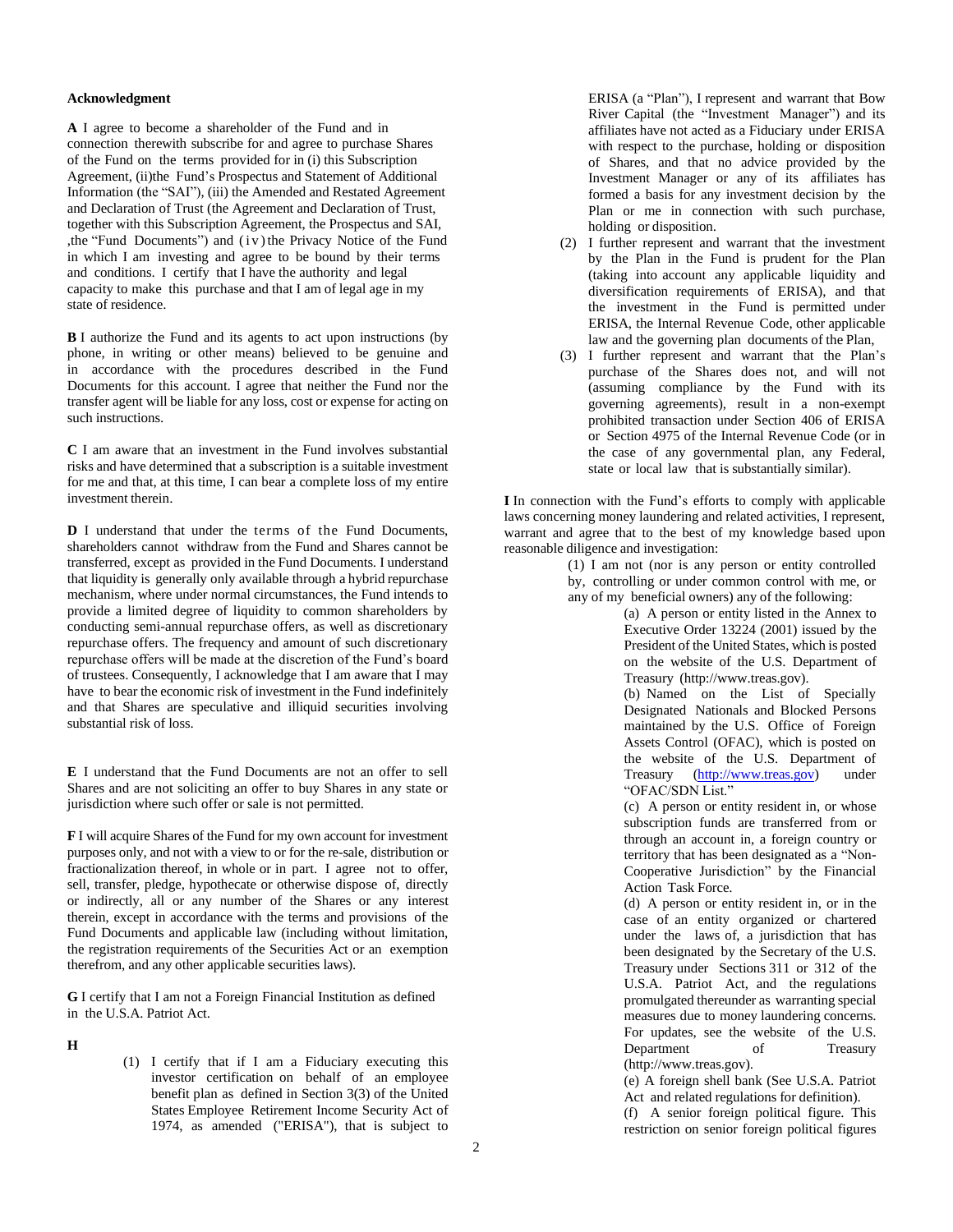also applies to any immediate family member of such Figure or close associate of such Figure (See U.S.A Patriot Act and related regulations for definition).

(2) No consideration that I have contributed or will contribute to the Fund:

> (a) Shall originate from, nor will they be routed through, a foreign shell bank or a bank organized or chartered under the laws of a Non-Cooperative Jurisdiction.

> (b) Has been or shall be derived from, or Related to, any activity that is deemed criminal under U.S. law.

> (c) Shall cause the Fund or the Investment Manager to be in violation of the U.S. Bank Secrecy Act and all other federal anti- money laundering regulations.

(3) I understand and agree that if at any time it is discovered that any of the representations in this Section I are incorrect, or if otherwise required by applicable law related to money laundering and similar activities, the Investment Manager may, in its sole discretion and notwithstanding anything to the contrary in the Fund Documents, as each may be amended or modified from time to time, undertake appropriate actions to ensure compliance with applicable law, including but not limited to freezing, segregating or redeeming my subscription in the Fund.

(4) I further understand that the Fund or the Investment Manager may release confidential information about me and, if applicable, any underlying beneficial ownership, to proper authorities if the Fund or the Investment Manager, in their sole discretion, determines that it is in the best interests of the Fund in light of applicable law concerning money laundering and similar activities.

(5) I agree to provide to the Fund any additional information that the Fund deems necessary or appropriate to ensure compliance with all applicable laws concerning money laundering and similar activities. I shall promptly notify the Fund if any of the representations in this Section I cease to be true and accurate. I agree to call the Fund if I need more

information about Section I or if I am unsure whether any of the categories apply to me.

**J** I understand that the Fund and its affiliates are relying on the certification and agreements made herein in determining my qualification and suitability as an investor in the Fund. I understand that an investment in the Fund is not appropriate for, and may not be acquired by, any person who cannot make this certification, and, to the extent permitted by applicable law, agree to indemnify the Fund and its affiliates, the Investment Manager and its affiliates, and their respective directors, trustees, managers, members, shareholders, partners, officers, and employees and hold each of them harmless from any liability that they may incur as a result of this certification being untrue in any respect.

**K** I acknowledge that I am not subscribing pursuant hereto for the Shares as a result of or subsequent to (i) any advertisement, article, notice or other communications published in any newspaper, magazine, or similar media (including any internet site that is not password protected) or broadcast over television or radio, or (ii) any seminar or meeting whose attendees, including myself, had been invited as a result of, subsequent to or pursuant to any of the foregoing.

**L** The representations, warranties, agreements, undertakings and acknowledgments made by me in this Application are made with the intent that they be relied upon by the Fund in determining my suitability as an investor in the Fund, and shall survive my investment. I agree to provide, if requested, any additional information that may reasonably be required to determine eligibility to invest in the Fund or to enable the Fund to determine the Fund's compliance with applicable regulatory requirements or tax status. In addition, I undertake to notify the Fund immediately of any change with respect to any of the information or representations made herein and to provide the Fund with such further information as the Fund may reasonably require.

**M** I acknowledge that this Agreement shall be governed by and construed and enforced in accordance with the laws of the State of Delaware with all rights being governed by Delaware law without regard to any applicable rules relating to conflicts of laws.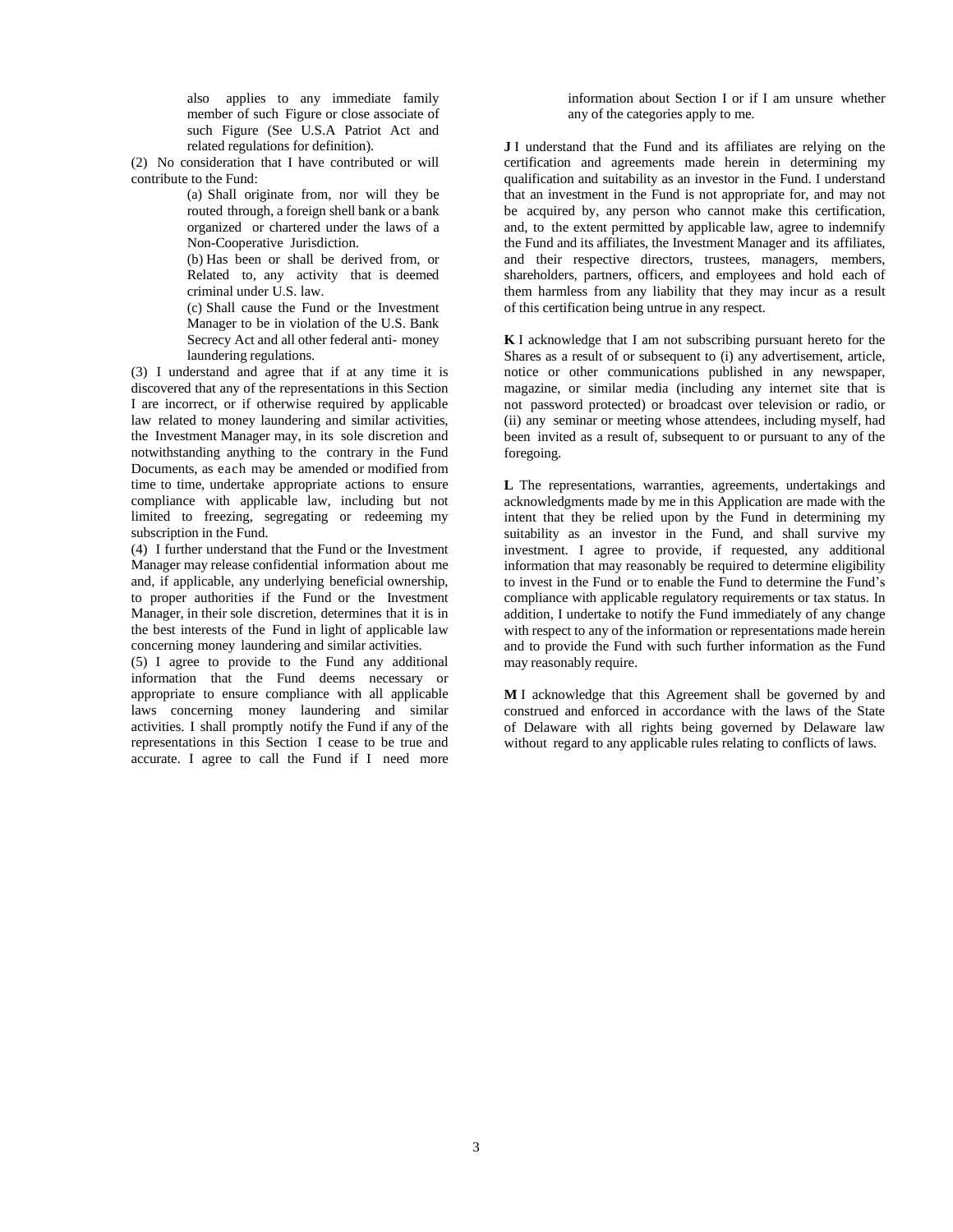# **Bow River Capital Evergreen Fund Subscription Document**

The Fund accepts investments from individuals or entities with a U.S. Social Security Number or Taxpayer Identification Number and a U.S. address, or from foreign institutions only in accordance with the Uniting and Strengthening America by Providing Appropriate Tools Required to Intercept and Obstruct Terrorism Act of 2001 (USA Patriot Act) and rules thereunder and only to the extent the identity of such persons and the source of their funds can be reasonably ascertained. Please note that the value of your account may be transferred to the appropriate state if no activity occurs in the account within the time period specified by state law.

❑ **Initial Investment** ❑ **Subsequent Investment**

## **1. Account Registration**

Please choose the appropriate section to complete based upon the Account type you wish to establish. Note, if you are completing Section B or C, it is required that you provide beneficial owner information and authorized Controlling Individual.

**Section A:**

❑ **Individual** ❑ **Joint**\* ❑ **Individual Retirement Account (IRA)**

*(\*may not be a minor; joint tenants with rights of survivorship unless otherwise noted)*

| Owner's Social Security Number       | Date of Birth |
|--------------------------------------|---------------|
| Owner's Name (first, middle, last)   |               |
| Joint Owner's Social Security Number | Date of Birth |

\_\_\_\_\_\_\_\_\_\_\_\_\_\_\_\_\_\_\_\_\_\_\_\_\_\_\_\_\_\_\_\_\_\_\_\_\_\_\_\_\_\_\_\_\_\_\_\_\_\_\_\_\_\_ Joint Owner's Name (first, middle, last)

**Section B:**

❑ **Trust**

Trust instrument documentation required. Note: For a Statutory Trust, please complete the Entity section below.

| <b>Tax Identification Number</b> | Date of Trust |
|----------------------------------|---------------|
| Name of Trust                    |               |
| <b>Trustee Name</b>              |               |
| Trustee Social Security Number   | Date of Birth |

\_\_\_\_\_\_\_\_\_\_\_\_\_\_\_\_\_\_\_\_\_\_\_\_\_\_\_\_\_\_\_\_\_\_\_\_\_\_\_\_\_\_\_\_\_\_\_\_\_\_\_\_\_\_

\_\_\_\_\_\_\_\_\_\_\_\_\_\_\_\_\_\_\_\_\_\_\_\_\_\_\_\_\_\_\_\_\_\_\_\_\_\_\_\_\_\_\_\_\_\_\_\_\_\_\_\_\_\_

\_\_\_\_\_\_\_\_\_\_\_\_\_\_\_\_\_\_\_\_\_\_\_\_\_\_\_\_\_\_\_\_\_\_\_\_\_\_\_\_\_\_\_\_\_\_\_\_\_\_\_\_\_\_

Additional Trustee Name (if applicable)

Additional Trustee Social Security Number Date of Birth

#### **Section C:**

Organization documentation required such as articles of incorporation. If a Statutory Trust, please include entire trust instrument.

| <b>Statutory Trus</b> |
|-----------------------|
| <b>C</b> -Corporation |
| <b>S-Corporation</b>  |
| <b>Other Entity:</b>  |

❑ **Statutory Trust** ❑ **Partnership** ❑ **C-Corporation** ❑ **Government**

| LLC Classified for tax purposes by one of the<br>following:<br>Partnership<br>$\Box$ S-Corporation<br>$\Box$ C-Corporation                                                                                   |  |
|--------------------------------------------------------------------------------------------------------------------------------------------------------------------------------------------------------------|--|
| <b>Check if appropriate:</b> $\Box$ I am an exempt recipient as defined<br>under U.S. federal income tax regulations (e.g., C-Corporation,<br>financial institution, registered broker-dealer, or tax exempt |  |

\_\_\_\_\_\_\_\_\_\_\_\_\_\_\_\_\_\_\_\_\_\_\_\_\_\_\_\_\_\_\_\_\_\_\_\_\_\_\_\_\_\_\_\_\_\_

organization). Exempt payee code:

**Note:** Please see IRS Form W-9 for a list of exempt payee codes.

\_\_\_\_\_\_\_\_\_\_\_\_\_\_\_\_\_\_\_\_\_\_\_\_\_\_\_\_\_\_\_\_\_\_\_\_\_\_\_\_\_\_\_\_\_

Entity Tax Identification Number

Name of Entity

#### **Certification of Beneficial Owners for Legal Entity Clients**

This information is required by federal regulations as a means to identify and document information for individuals who own and/or control a legal entity.

\_\_\_\_\_\_\_\_\_\_\_\_\_\_\_\_\_\_\_\_\_\_\_\_\_\_\_\_\_\_\_\_\_\_\_\_\_\_\_\_\_\_\_\_\_\_\_\_\_\_\_\_\_\_

To help the government fight financial crime, federal regulation requires certain financial institutions to obtain, verify, and record information about the beneficial owners of legal entity customers. A legal entity includes a corporation, limited liability company, or other entity that is created by a filing of a public document with a Secretary of State or similar office, a general partnership, and any similar business entity formed in The United States of America or a foreign country. A legal entity does not include sole proprietorships, unincorporated associations, or natural persons opening accounts on their own behalf.

Do not complete if the entity is publicly traded on an exchange or subject to ERISA.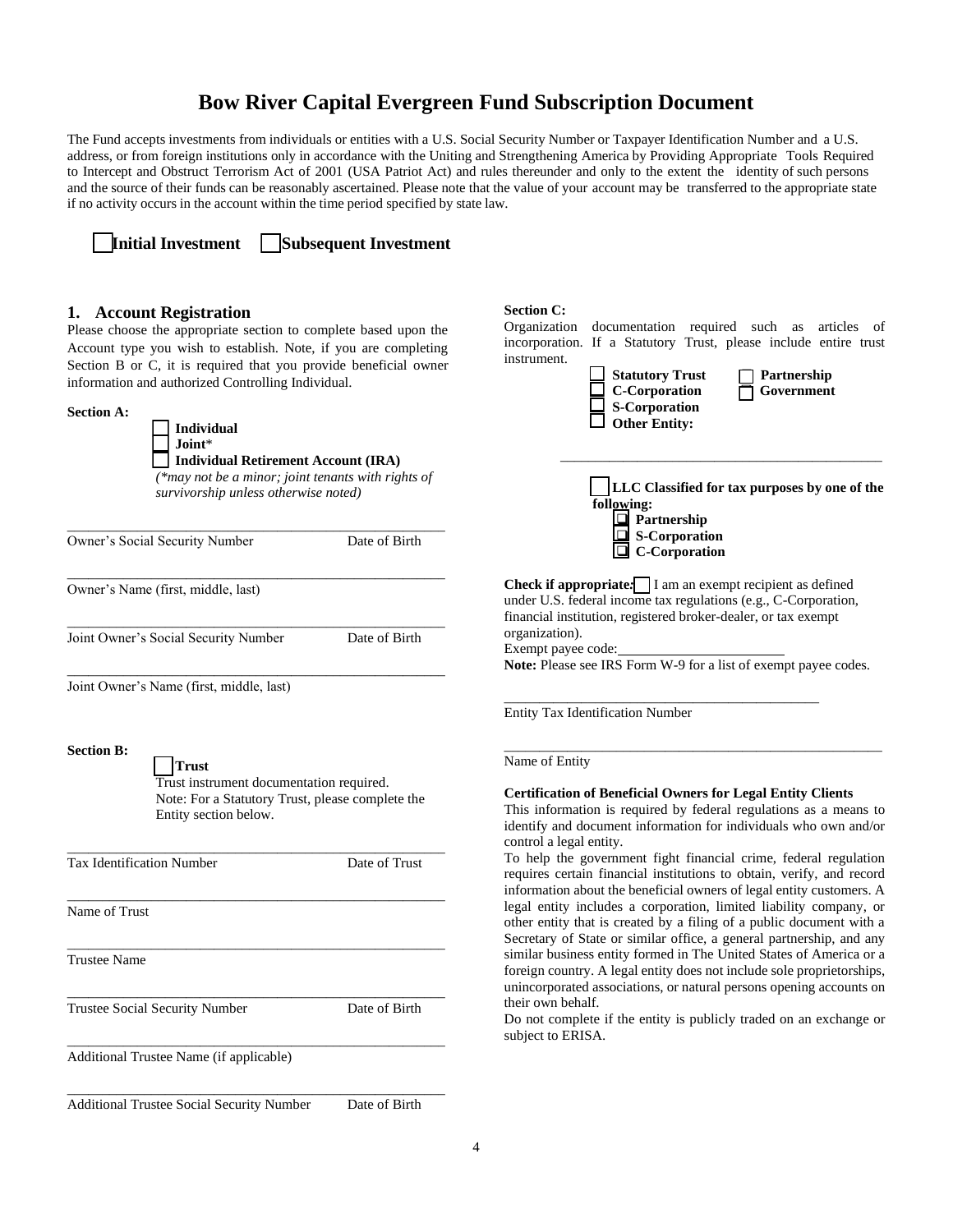(Section C continued)

#### **Beneficial Owners**

Identify each individual who owns—directly or indirectly through any agreement, arrangement, understanding, relationship, or otherwise—25% or more of the equity interests of the legal entity.

Check this box if no individual owns 25% or more of the legal entity and that you will inform the Fund if/when an individual assumes 25% or more ownership.

| (1) Beneficial Owner's Name (first, middle, last)                                                                                                                                                                                            |
|----------------------------------------------------------------------------------------------------------------------------------------------------------------------------------------------------------------------------------------------|
| Beneficial Owner's Residence Address                                                                                                                                                                                                         |
| Beneficial Owner's Social Security Number<br>Date of Birth                                                                                                                                                                                   |
| (2) Beneficial Owner's Name (first, middle, last)                                                                                                                                                                                            |
| Beneficial Owner's Residence Address                                                                                                                                                                                                         |
| Beneficial Owner's Social Security Number<br>Date of Birth                                                                                                                                                                                   |
| (3) Beneficial Owner's Name (first, middle, last)                                                                                                                                                                                            |
| Beneficial Owner's Residence Address                                                                                                                                                                                                         |
| Beneficial Owner's Social Security Number<br>Date of Birth                                                                                                                                                                                   |
| (4) Beneficial Owner's Name (first, middle, last)                                                                                                                                                                                            |
| Beneficial Owner's Residence Address                                                                                                                                                                                                         |
| Date of Birth<br>Beneficial Owner's Social Security Number                                                                                                                                                                                   |
| <b>Authorized Controlling Individual</b><br>Provide<br>information<br>for one individual with<br>significant<br>responsibility for managing the legal entity (ex: CEO, CFO,<br>managing member, general partner, president, treasurer, etc.) |

Authorized Controlling Individual's Name (first, middle, last)

\_\_\_\_\_\_\_\_\_\_\_\_\_\_\_\_\_\_\_\_\_\_\_\_\_\_\_\_\_\_\_\_\_\_\_\_\_\_\_\_\_\_\_\_\_\_\_\_\_\_\_\_\_\_

\_\_\_\_\_\_\_\_\_\_\_\_\_\_\_\_\_\_\_\_\_\_\_\_\_\_\_\_\_\_\_\_\_\_\_\_\_\_\_\_\_\_\_\_\_\_\_\_\_\_\_\_\_\_

\_\_\_\_\_\_\_\_\_\_\_\_\_\_\_\_\_\_\_\_\_\_\_\_\_\_\_\_\_\_\_\_\_\_\_\_\_\_\_\_\_\_\_\_\_\_\_\_\_\_\_\_\_\_

Authorized Controlling Individual's Residence Address

## **2. Mailing Address and Other Contact Information**

Applications will only be accepted if they contain a U.S. street address.

\_\_\_\_\_\_\_\_\_\_\_\_\_\_\_\_\_\_\_\_\_\_\_\_\_\_\_\_\_\_\_\_\_\_\_\_\_\_\_\_\_\_\_\_\_\_\_\_\_\_\_\_\_\_ Street Address *(If PO Box, please indicate the residential/street address below.)*

| <b>Evening Telephone</b><br><b>Fax Number</b><br>Send copies of confirmations and statements for this account to: |                                                                                                                                                 |
|-------------------------------------------------------------------------------------------------------------------|-------------------------------------------------------------------------------------------------------------------------------------------------|
|                                                                                                                   |                                                                                                                                                 |
|                                                                                                                   |                                                                                                                                                 |
|                                                                                                                   |                                                                                                                                                 |
|                                                                                                                   |                                                                                                                                                 |
|                                                                                                                   |                                                                                                                                                 |
|                                                                                                                   | Zip                                                                                                                                             |
|                                                                                                                   |                                                                                                                                                 |
|                                                                                                                   | <b>State</b><br>Please note that by providing an e-mail address, you are<br>consenting to electronic delivery of Fund documentation if and when |

*consenting to electronic delivery of Fund documentation if and when it becomes available. Your selection applies to any periodic reports and all other account-related documents that the Fund will send to you. Many of the documents will contain confidential information that is specific to your private financial matters. Regardless of the delivery method you select, the Fund will take reasonable precautions to ensure the integrity, confidentiality and security of the documents, but will not be liable for any interception. Please note that you will first receive a hard copy trade confirmation with your account number which you will need to register your account online for electronic delivery. Once you register, the Fund will deliver a document to you by sending you an e-mail that contains a link to the document. Such selection will remain in effect as long as you maintain an investment with the Fund or until you notify the Fund of a change. The Fund does not impose any additional charge for electronic delivery, but you may incur charges from your Internet service provider and your telephone company or other Internet access provider. In addition, there are risks, such as systems outages, that are associated with electronic delivery.*

Social Security Number Date of Birth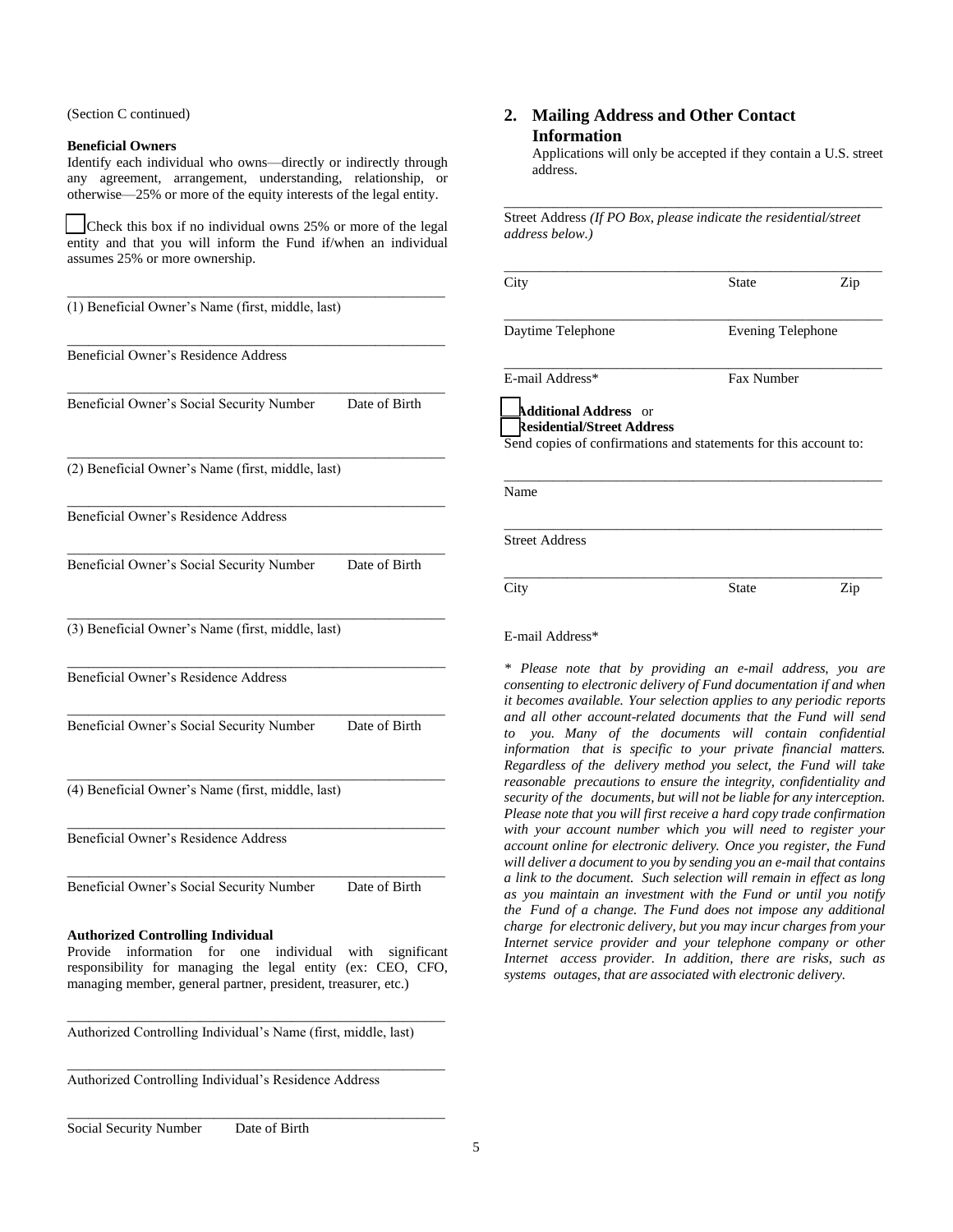## **3. Custodian Information**

Must be completed for IRA and custodied taxable accounts.

| Name                                                                                       |              |                                          |  |
|--------------------------------------------------------------------------------------------|--------------|------------------------------------------|--|
|                                                                                            |              |                                          |  |
| Custodian Tax ID                                                                           |              |                                          |  |
| <b>Street Address</b>                                                                      |              |                                          |  |
| City                                                                                       | <b>State</b> | Zip                                      |  |
| <b>Phone Number</b>                                                                        |              |                                          |  |
| 4. Custodian Bank Information<br>Must be completed for IRA and custodied taxable accounts. |              |                                          |  |
| <b>Custodian Bank Name</b>                                                                 |              |                                          |  |
| <b>Bank Phone Number</b>                                                                   |              |                                          |  |
| <b>Street Address</b>                                                                      |              |                                          |  |
| City                                                                                       | <b>State</b> | Zip                                      |  |
| Name(s) on Bank Account                                                                    |              |                                          |  |
| <b>Bank Account Number</b>                                                                 |              | ABA Number (available<br>from your bank) |  |
| For Further Credit Name                                                                    |              |                                          |  |
| $P = 4$ $Q = 14$<br>$\sqrt{M}$ $1$<br>г.                                                   |              |                                          |  |

For Further Credit Account Number

## **5. Broker/Dealer or Financial Advisor Information\***

| <b>Investor Account Number at Firm</b> |              |                  |  |
|----------------------------------------|--------------|------------------|--|
| <b>Broker/Dealer Name</b>              |              |                  |  |
| <b>Broker/Dealer Address</b>           |              |                  |  |
| City                                   | <b>State</b> | Zip              |  |
| <b>Broker/Dealer Phone Number</b>      |              |                  |  |
| Rep Name                               |              |                  |  |
| Rep Phone Number                       |              | Rep Number/CRD # |  |
| Rep Address                            |              |                  |  |
| City                                   | <b>State</b> | Zip              |  |
| Rep E-mail Address                     |              |                  |  |

*\* Prospective investors are advised and hereby acknowledge that the Investment Manager and/or its respective affiliates may pay ongoing consideration to intermediaries in connection with the offering and sale of Shares and/or ongoing services provided by such parties in connection therewith.*

#### **6. Investment Instructions**

Initial Investment minimum is \$1,000,000; subsequent investment minimum is \$25,000.

*The Fund, in its sole discretion, may accept investments below the minimum.**Investors subscribing through a given broker/dealer or registered investment adviser may have shares aggregated to meet these minimums, so long as denominations are not less than \$50,000 and incremental contributions are not less than \$25,000.*

❑**Purchase by check**: make check payable to Bow River Capital Evergreen Fund Class I **Purchase** by wire (wire instructions are on cover page)

\$ \_\_\_\_\_\_\_\_\_\_\_\_\_\_\_\_\_\_\_\_\_\_\_\_\_\_\_\_\_\_ subscription amount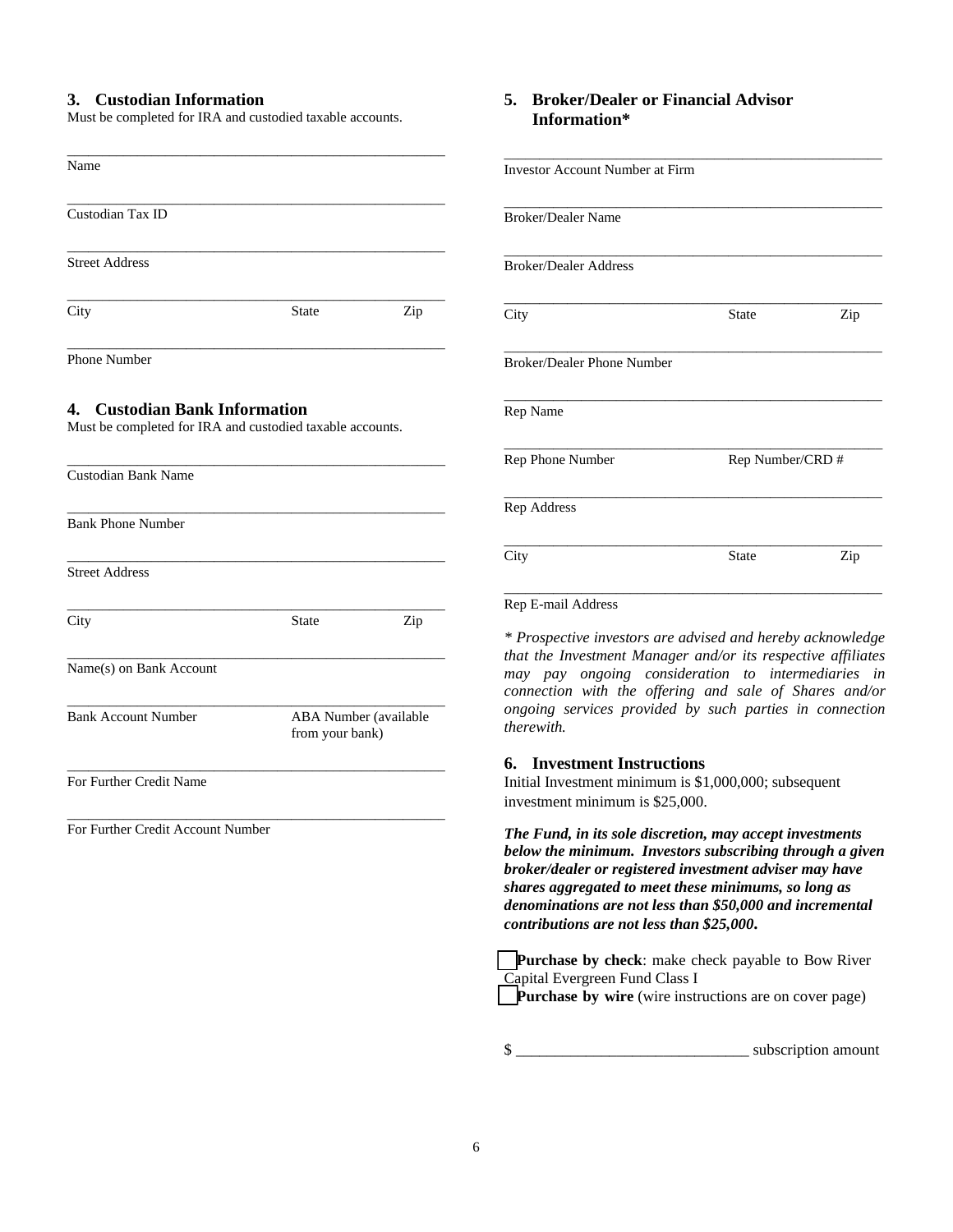## **7. Bank Information**

For direct investments only; all custodied accounts must complete section 4.

Please attach a voided, unsigned check or deposit slip for this bank account. *If information on voided check differs from information on this application, the information from the voided check will be used.*

| <b>Bank Name</b>           |                                          |     |
|----------------------------|------------------------------------------|-----|
| <b>Bank Phone Number</b>   |                                          |     |
| <b>Street Address</b>      |                                          |     |
| City                       | <b>State</b>                             | Zip |
| Name(s) on Bank Account    |                                          |     |
| <b>Bank Account Number</b> | ABA Number (available<br>from your bank) |     |

# This is a: ❑ **Checking Account** or ❑ **Savings Account**

## **8. Distribution Instructions**

Reinvestment required for IRAs.

All distributions will be reinvested unless the following is checked:

Send all distributions via WIRE to the Custodian listed in Section 4.

Send all distributions via WIRE to the bank listed in Section 7.

## **9. Please indicate your preference of Cost Basis Relief**

If none selected, the default will be FIFO (first in, first out).

- $\Box$  FIFO (first in, first out)  $\Box$  LIFO (last in, first out)
	-
- $\Box$  LOFO (lowest in, first out)  $\Box$  Average Cost
- $\Box$  HIFO (highest in, first out)  $\Box$  Specific Lot ID
- -

If no option is selected above, your account will use the Fund's default method. If your account cost basis method is Average Cost, whether by election or default, and you are receiving a gift, you agree to receive that gift at FMV if received at a loss.

### **10. Accredited Investor Status**

I certify that I am an "accredited investor" at the time of my investment in the Fund because I satisfy one or more of the categories of accredited client listed below.

The subscriber is: *(write corresponding letter(s) in box provided)* 

- **A.** A natural person who individually or together with a spouse has a "net worth" in excess of U.S. \$1.0 million. For purposes of determining net worth, (i) the person's primary residence shall not be included as an asset; (ii) indebtedness that is secured by the person's primary residence, up to the estimated fair market value of the primary residence at the time of the proposed subscription date, shall not be included as a liability (except that if the amount of such indebtedness outstanding at the proposed subscription date exceeds the amount outstanding 60 days before such date, other than as a result of the acquisition of the primary residence, the amount of such excess shall be included as a liability); and (iii) indebtedness that is secured by the person's primary residence in excess of the estimated fair market value of the primary residence at the proposed subscription date shall be included as a liability;
- **B.** A natural person who had an individual gross income in excess of U.S. \$200,000 (or joint income together with a spouse in excess of \$300,000) in each of the two most recent years and reasonably expects a gross individual income in excess of \$200,000 (or joint income together with a spouse in excess of \$300,000) in the current year;
- **C.** An entity who has total assets in excess of \$5,000,000 AND was not formed for the specific purpose of acquiring the securities offered, AND is any of the following:
	- a corporation;
	- a partnership;
	- a Massachusetts or similar business trust; OR
	- an organization described in Section  $501(c)(3)$ of the Internal Revenue Code
- **D.** An entity who is any of the following:
	- a trust, not formed for the specific purpose of acquiring the securities offered, with total assets in excess of \$5,000,000 and whose purchase is directed by a sophisticated person, with such knowledge and experience in financial and business matters as to be capable of evaluating the merits and risks of an investment in the Shares;
	- a bank, as defined in Section  $3(a)(2)$  of the Securities Act, or any savings and loan association or other institution, as defined in Section 3(a)(5)(A) of the Securities Act, acting in its individual or fiduciary capacity;
	- a broker or dealer registered pursuant to Section 15 of the Securities Exchange Act of 1934, as amended;
	- an insurance company, as defined in Section 2(a)(13) of the Securities Act;
	- an investment company registered under the Investment Company Act of 1940 (the "1940 Act"), as amended;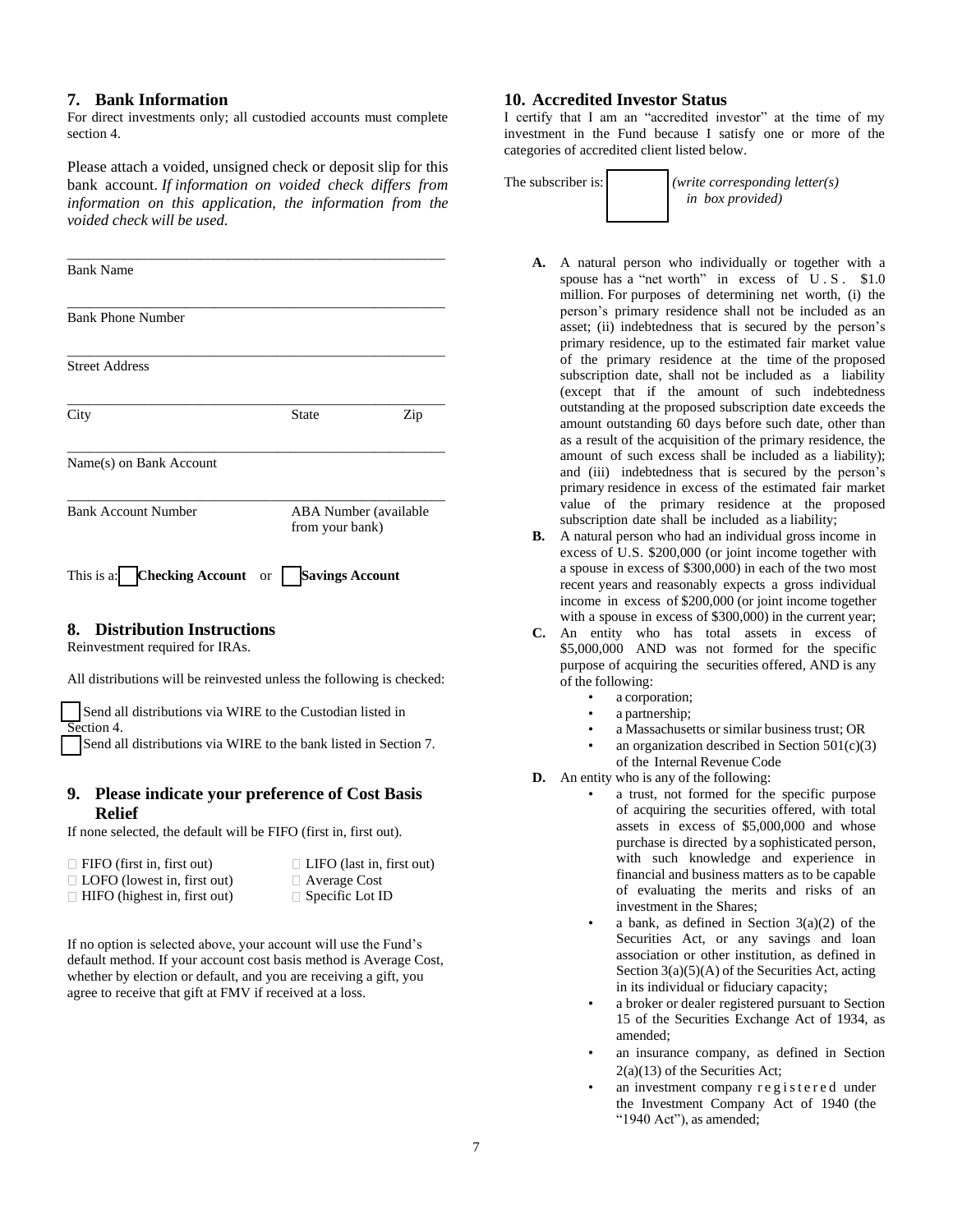- a business development company as defined in Section  $2(a)(48)$  of the 1940 Act;
- a private business development company as defined in Section  $202(a)(22)$  of the Advisers Act;
- a Small Business Investment Company licensed by the U.S. Small Business Administration under Section 301(c) or (d) of the Small Business Investment Act of 1958;
- a plan established and maintained by a State or any of its political subdivisions or any agency or instrument thereof for the benefit of its employees and has total assets in excess of \$5,000,000;
- an employee benefit plan within the meaning of ERISA, and the investment decision to acquire Shares has been made by a plan fiduciary, as defined in section 3(21) of ERISA, which is either a bank, savings and loan association, insurance company or registered investment adviser;
- an employee benefit plan within the meaning of ERISA, and has total assets in excess of \$5,000,000 or, if a self directed plan, with investment decisions made solely by persons that are "accredited investors."
- An IRA plan where grantor is an "accredited" investor." The fund, in its sole discretion may request information regarding the basis on which such grantor is an "accredited investor."
- **E.** An entity in which all of the beneficial owners are investors described in one or more categories A through D above.

#### **11. Risks**

- Shares are not listed on any securities exchange and it is not anticipated that a secondary market for Shares will develop.
- You should generally not expect to be able to sell your Shares (other than through the repurchase process), regardless of how the Fund performs.
- Although the Fund is required to implement a Share repurchase program, the Fund's hybrid repurchase mechanism provides that only a limited number of Shares will be eligible for repurchase by the Fund.
- If you are permitted to sell your Shares to a third party rather than through the repurchase process, you may receive less than your purchase price.
- Shares are subject to substantial restrictions on transferability and resale and may not be transferred or resold except as permitted under the Agreement and Declaration of Trust. Although the Fund may offer to repurchase Shares from time to time, Shares will not be repurchased by the Fund at a Common Shareholder's option nor will they be exchangeable for Shares or shares of any other fund. As a result, an investor may not be able to sell or otherwise liquidate his or her Shares. Due to these restrictions, an investor should consider an investment in common shares to be illiquid.
- Shares are appropriate only for those investors who can tolerate a high degree of risk and do not require a liquid investment and for whom an investment in the Fund does not constitute a complete investment program.
- Because you will be unable to sell your Shares or have them repurchased immediately, you will find it difficult to

reduce your exposure on a timely basis during a market downturn.

- Common Shareholders will pay offering and organizational expenses and will have to receive a total return at least in excess of those expenses to receive an actual return on any investment.
- Any interest accrued by borrowing in anticipation of share repurchases or tender offers or accumulation of cash in anticipation of repurchases will reduce the Fund's net income; any expense of which will be indirectly borne by the holders of the Fund's common shares.
- As a result of the selling commissions and dealer manager fees you pay and the offering expenses incurred, Shares are subject to immediate dilution upon purchase. In addition, because Shares are continuously offered, you may experience additional dilution in the net asset value of your Shares.
- The Fund will use direct investments, secondary purchases of interests, private fund commitments, and short-term investments to achieve its investment objective. The Fund may also, at times, be a "fund of funds", in that a substantial portion of its assets may be invested in closedend private funds and in other registered investment companies, including exchange-traded funds.
- You should invest in the Fund only if you can sustain a complete loss of investment.
- The Fund has no operating history and Shares have no history of public trading.
- The Fund may seek to enhance returns through the use of leverage. The Fund intends to use borrowings, including loans from certain financial institutions, to leverage its portfolio, in an aggregate amount of up to 33 1/3% of the Fund's total assets (including the assets subject to, and obtained with the proceeds of, such borrowings) immediately after such borrowings. Leverage magnifies volatility and will decrease the Fund's return if the Fund fails to earn as much on its investment purchased with borrowed funds as it pays for the use of those funds. The Fund's leverage strategy may not work as planned or achieve its goal. All leverage expenses of the Fund will be borne solely by holders of the Fund's Common Shares.

#### **Risks associated with the Fund's distribution sources.**

- The amount of distributions that the Fund may pay, if any, is uncertain.
- The Fund may pay distributions in significant part from sources that may not be available in the future and that are unrelated to the Fund's performance, such as offering proceeds, borrowings, amounts from the Fund's affiliates that are subject to repayment by investors, and return of capital (*i.e.* generally the return of your investment rather than a return of earnings or gains derived from the Fund's investment activities, made after deduction of the fees and expenses payable in connection with the offering, including any fees payable to the adviser). When distributions are paid from these sources, the amount of capital available to the Fund for purposes of investment may be reduced.
- Fees and expenses, including any future reimbursement of waived fees and expenses for which the adviser is eligible, will reduce any distributions a Common Shareholder would otherwise receive.

## **12. Acknowledgement and Signature**